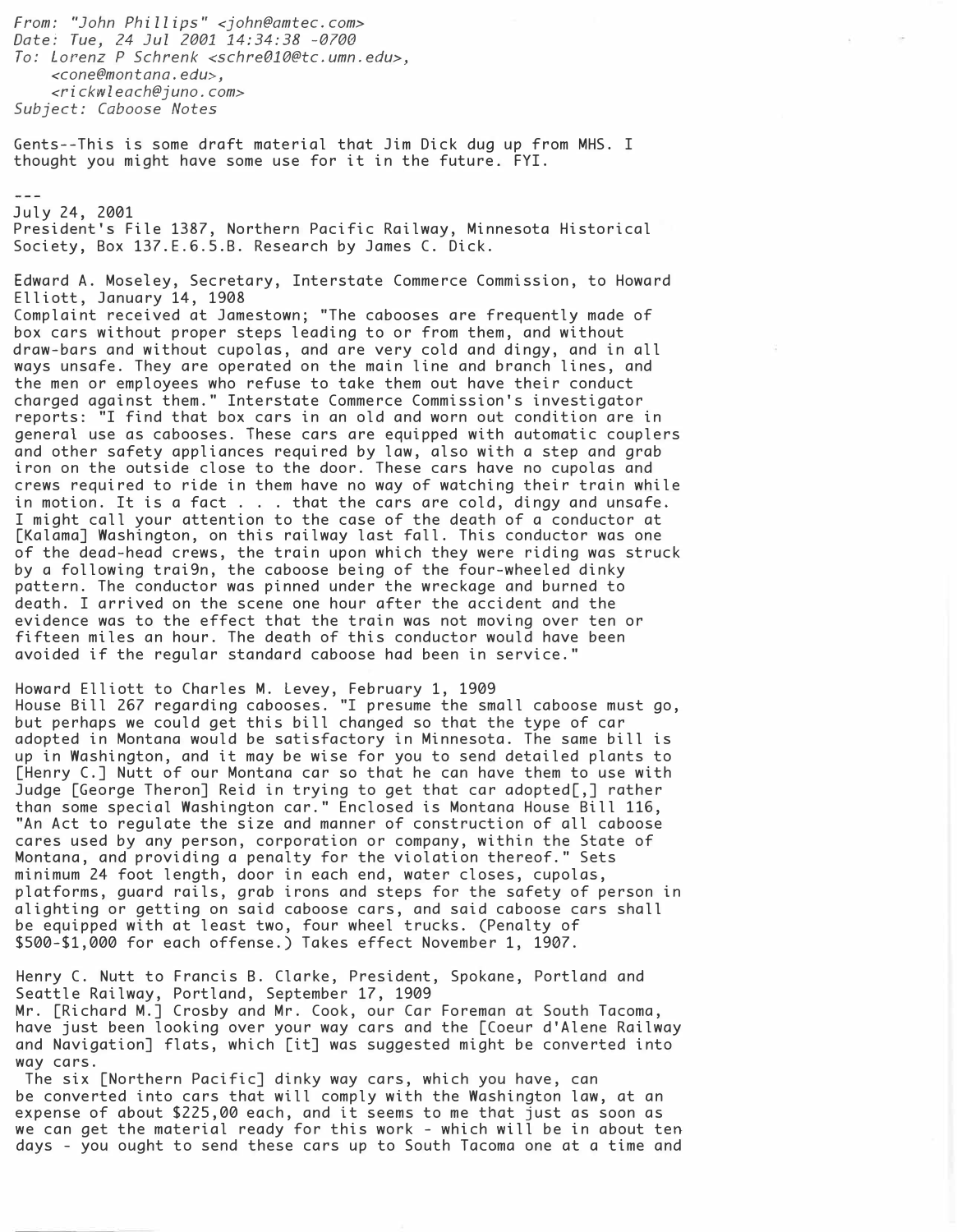have them remodeled and returned to you.

As I understand it, you will need 25 cabooses in all, so that if these six are converted it will be necessary to build 19 or 20 other cars. Mr. Crosby tells me that the [Coeur d'Alene Railway and Navigation] flats can be converted into cabooses at \$225.00 each, but at a cost of about \$300 or \$325.00 he could take the old trucks from under these cars and scrap the bodies and build new way car bodies, which, in his judgment and in mine, will be very much better than to remodel the [Coeur d'Alene Railway and Navigation] flat cars.

My recommendation is that you arrange at once to have the six [Northern Pacific] dinky cabooses lengthened out, so as to conform with the law, and secure authority from Mr. [Howard] Elliott and Mr. [James J.] Hill for building new caboose car bodies to go on the old [Coeur d'Alene Railway and Navigation] flat car trucks for what other cabooses you need.

North Dakota House Bill 169, May 13, 1921 An Act for an Act to Amend and Re-enaction Section 4671 of the Compiled Laws of the State of North Dakota for the year 1913, relating to the size and construction of caboose cars.

This law is effective on January 1, 1924, and requires that [r]ailroads furnish cabooses at least 24 feet in length, exclusive of platform[,] equipped with two [four-wheel] trucks; the center sill to be constructed of steel and that the caboose shall be of constructive quality equal to that of a thirty-ton capacity freight car, constructed according to the [Master Car Builder's Association] standards; shall be provided with a door in the each end thereof and an outside platform across each end of car; platform shall not be less than twenty-four inches in width and shall be equipped with proper guard rails, and with grab-irons and steps for safety of persons getting on and off car, said steps shall be equipped with suitable rod, board, or other guard at each end at the back thereof, properly designed to prevent slipping from said steps.

"Owing to the make-up of the [l]egistlative body and the general situation in North Dakota, it was thought that it was rather hopeless to oppose any Bills which might be introduced."

Rapelje to Donnelly, March 19, 1924

On June 7th, 1923, I wrote you that in my opinion we should make a start toward providing steel center sill cabooses for the main line trains where pushers are used, and somewhat later improvement papers were made covering ten cabooses. Material has been very much delayed, but the steel center sills for these ten cabooses have now been shipped and we will have the work completed on this number within the next sixty days.

The budget for 1924 contains an item for equipping twenty additional cabooses.

The situation now is as follows:

We now have assigned in North Dakota 116 cabooses, of which 24 have steel center sills. This leaves 92 with wooden center sills; and to conform literally with the law and put in steel center sills on these cabooses will cost approximately \$78,000, the estimate being \$843 for each caboose.

Of the above cabooses there are now assigned to main lines or to branches where pushers are regularly used, a total of thirty-nine. This number is of course considerably increased during the fall months. These cabooses are assigned as follows:

10 Fargo Division, Main Line

09 Dakota Division, Main Line

17 Yellowstone Division, Main Line

02 Devils Lake Branch

01 JR and 0 Branch

39

If we provide steel center sills for the ten cabooses now authorized and for the twenty additional covered by the 1924 budget, we will have a total of 54 such cabooses which will take care of the thirty-nine listed above and give us fifteen additional to apply during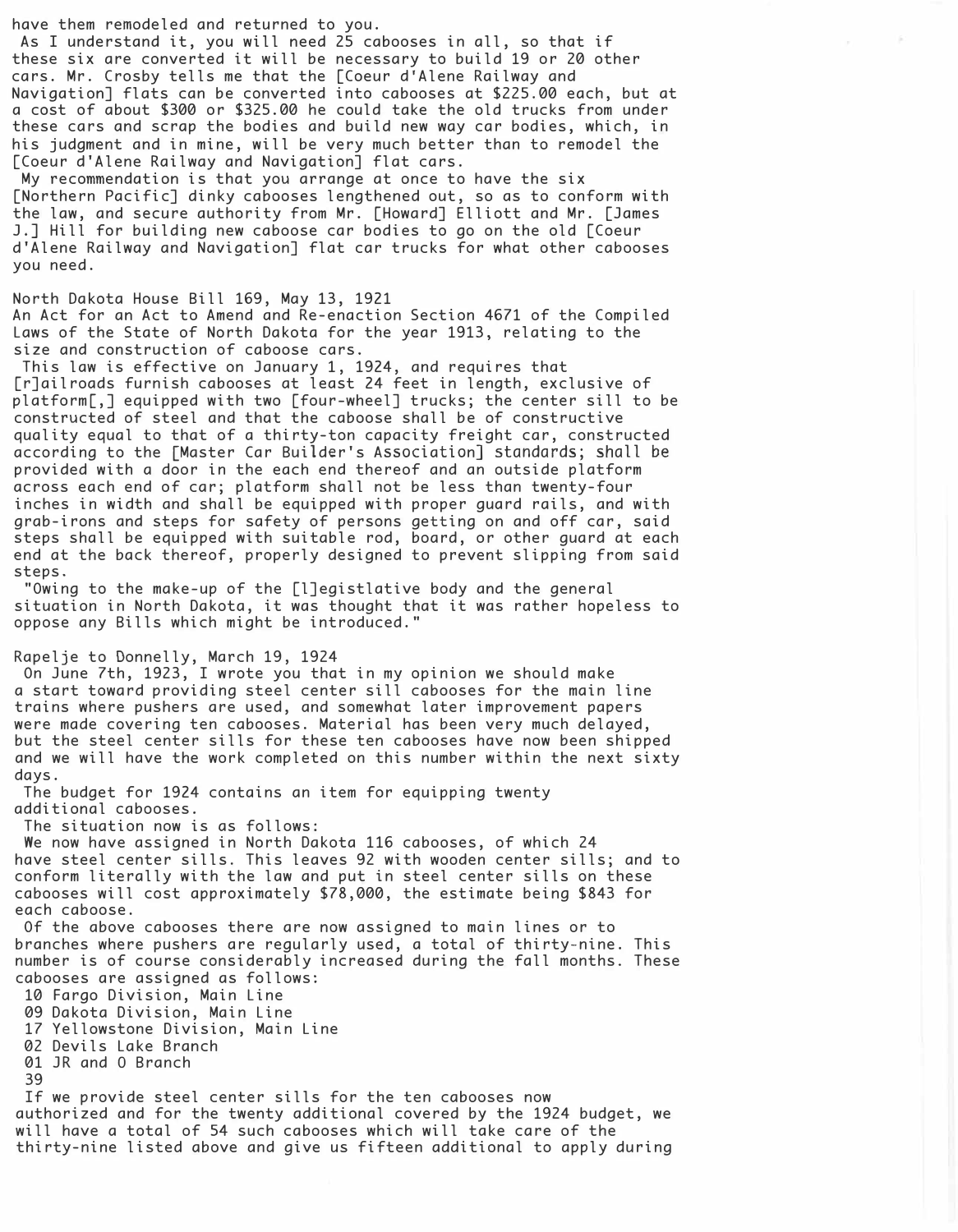the fall rush. It seems to me that this is as far as we should go toward complying with the law until it is definitely determined that the law can be sustained. This, you will note, would leave us with 62 wooden sill cabooses, which would be used on the smaller branch lines and for incidental service. If we were to equip these 62 cabooses with steel center sills it would mean an expenditure of approximately \$52,000. C. W. Bunn to Donnelly, May 17, 1923, quoted in Rapelje: "While in my opinion is that the law ought to be held invalid, it is hard to distinguish the case from the headlight case and I am bound therefore to think that what the Supreme Court will say about the question is quite doubtful .... Provided the improvement is a desirable one, it seems to me decidedly that the thing to do is to go ahead and conform with the law."

Rapelje to Donnelly, continued:

Mr. [Aaron M.] Burt has talked this matter over with Mr. Lyons who suggests that it would be desirable to advise the North Dakota authorities just how far we are willing to go in compliance with the law, and what we are doing; and endeavor to arrange with the Attorney General for a test case based on one violation.

It is of course unreasonable in the extreme to be required to put center sills in cabooses used on our isolated branch lines.

F. E. Williamson to Donnelly, September 7, 1926 Mechanical Department [Authorization for Expenditure] 213 covering application of steel center sills, body bolsters, truck bolsters, couplers and second-hand 70-ton capacity trucks to twenty-five cabooses, \$29,932.

(This is partially in response to the North Dakota bill passage in 1921, which gave railroads operating in North Dakota until January 1, 1924, to complete the work.)

"Various informal extensions have been obtained. Finally the Commission advised we must comply with the law and refused to permit operation of cabooses in the state after September 1, 1926, unless equipped with steel center sills. In order to comply with the law we arranged for the transfer of sufficient steel sill cabooses from other divisions to take care of the situation. This necessitates cutting pusher engines in ahead of caboose in our mountain territories and to avoid agitation of this subject in Montana, it is proposed to equip twenty-five cabooses for use on the Montana and Rocky Mountain [d]ivisions as outlined in the attached [Authorization for Expenditure].

#### Williamson to Donnelly, February 4, 1927

Mechanical Department [Authorization for Expenditure] 31, covering application of steel center sills, body bolsters, truck bolsters, couplers, and second-hand [seventy-ton] capacity trucks to fifty 24-foot cabooses, amount \$54,365.

"There is really very little which we can add to narrative on face of AFE in support of this expenditure. From an operating standpoint our operations are rendered burdensome in that wherever we have pusher service on wooden underframe cabooses we must cut helper in ahead of caboose which delays every such train on an average about 30 minutes. Secondly, dropping of caboose onto train at top of hill or mountain involves a personal injury hazard which is expensive and may, in some accident, prove extremely so."

"Considerable discussion has been had of this proposed expenditure and we feel that we must progress program of application of steel sills to cabooses as rapidly as we can."

# Judson to Stevens, March 30, 1941

Proposed operation of cabooses through terminals: In working out the details . . . so many obstacles have been brought up that I doubt whether anything can be worked out which will show enough saving and advantage to warrant further consideration. (Problems: necessary to stop so trainmen could transfer belongings, "cause more or less trouble and delay." Living quarters would have to be provided at points where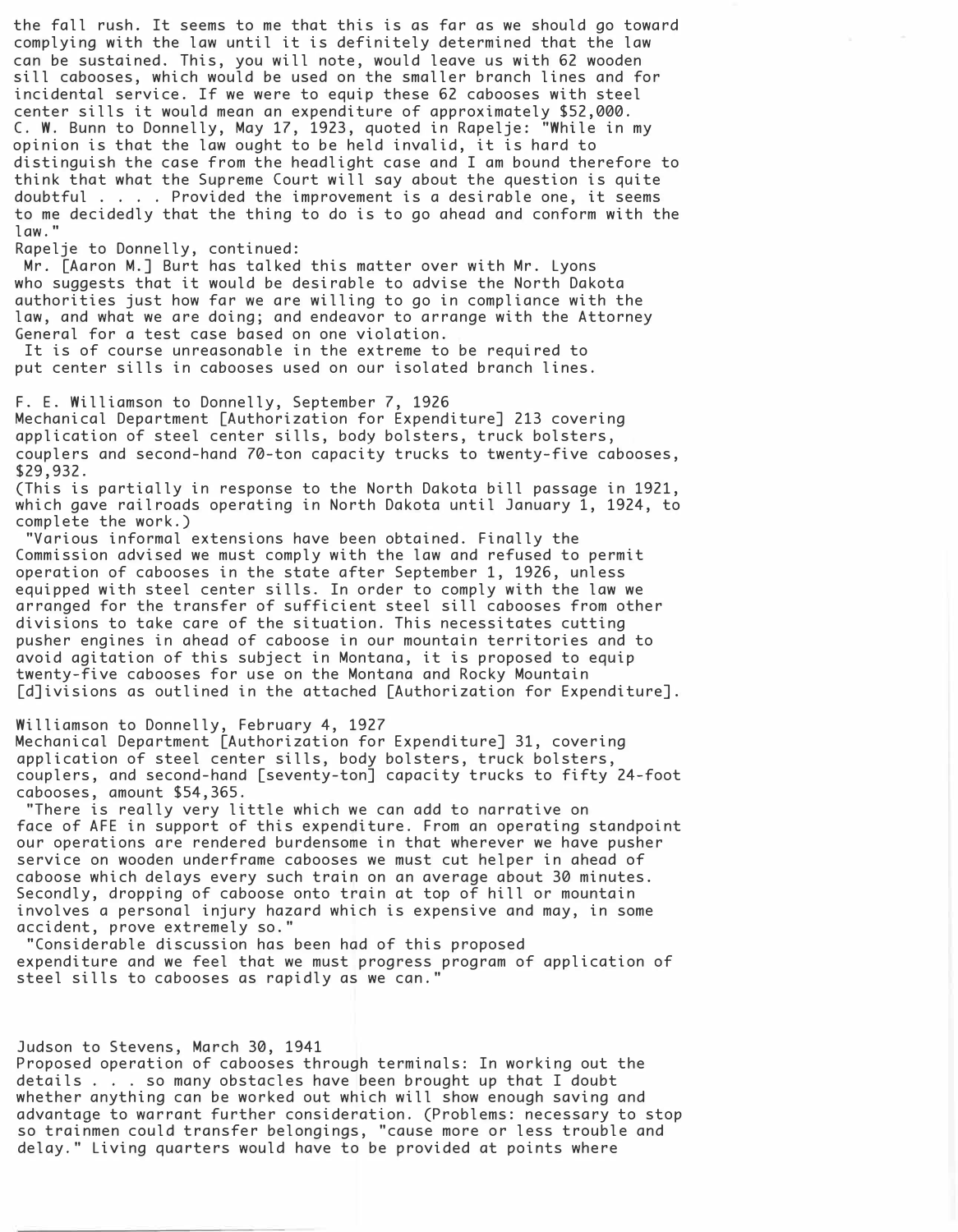cabooses would be run through, "will eventually involve quite a little expense because of the demand for taking car of them." "If we did this for the trainmen there is no reason why enginemen should not be similarly accommodated, all of which will run into expense ... ")

# Lowry Smith to Stevens, August 6, 1941

 $\begin{array}{cccccccccccccc} \bullet & \bullet & \bullet & \bullet & \bullet \end{array}$ 

Memorandum on Northern Pacific Caboose Situation Information collected and tabulated in a statement dated May 12 showed that the ownership of cabooses with steel sills to be 328 and with wood sills, 89, total 417. At that time the requirements for steel sill were 261 leaving a surplus of 67; for wood sill 29 leaving a surplus of 60. Also at that time it was estimated by the superintendents that the maximum requirements would be still sill 354, shortage 26, wood sill 39, surplus 50.

Since the date of this inventory business has increased to such an extent that the surplus of steel sill cars is practically used up and it will evidently be necessary to use cars with wood sills under conditions where it is very objectionable.

On the assumption that the present business is going to continue for some time and no doubt increase, it is very desirable that additional cabooses suitable for heavy main line service be acquired. Consideration has been given to several designs and all things considered one of all steel seems best, and it is agreed by those concerned that a program of increasing the ownership should be started and that as many all-steel 30-foot cabooses as condition will permit up to 50 be purchased as soon as obtainable and that thereafter the program be continued by the purchase each year of as many cabooses as conditions may dictate. When new cabooses are available all-wood cars shall be retired as fast as they can be replaced and those remaining in service given only such repairs as many be necessary to carry them until they can be replaced . . . . The yearly purchase of all steel cars should continue until an ownership is established that appears to be sufficient for the present or future conditions.

From the standpoint of cost the wooden cabooses with steel sills would be considerably cheaper. As at present those in service could be perpetuated almost indefinitely at a cost of about \$900 for rebuilding about every 7  $\Omega$  years plus the usual running repairs, making the yearly cost for rebuilding \$120, running repairs \$60, total \$180.

The steel cabooses if built in company shops would probably cost about \$6,500 each and would likely be paid for from company cash; however, interest and depreciation rates will be assumed in order to see what the economic prospects are. Assuming an interest rate of 2 1 / 4 [percent] and depreciation rate of 3.29 [percent] the annual carrying charges will amount to \$287 per car. The running repairs will amount to about \$75, making the total yearly cost \$368 as against about \$180 for steel sill wooden cars.

Buying new wooden cars and perpetuating indefinitely these now owned is contrary to the present trend and it is generally believed that legislation will be enacted within a comparatively short time requiring that all cabooses be of all-steel construction and add certain details of arrangement .

It will be impossible to get quick action on cabooses delivered under any circumstances. If they should be built in the company shop, it would require six weeks to two months for preparing plane and an additional [three to four] months for delivery of material. This would mean probably six months before the work could be started. It is considered that Brainerd would be the best location for manufacturing and that about one car per day could be completed when production started.

If bought from car manufacturers, about three weeks would be required to prepare special specifications and about three weeks further for obtaining bids and placing the order, after which it would be about four months before delivery would be started at the rate of possibly four to five cars per day.

The cost for steel cabooses, used above, is on the assumption that the work will be done in company shops. If purchased the cost would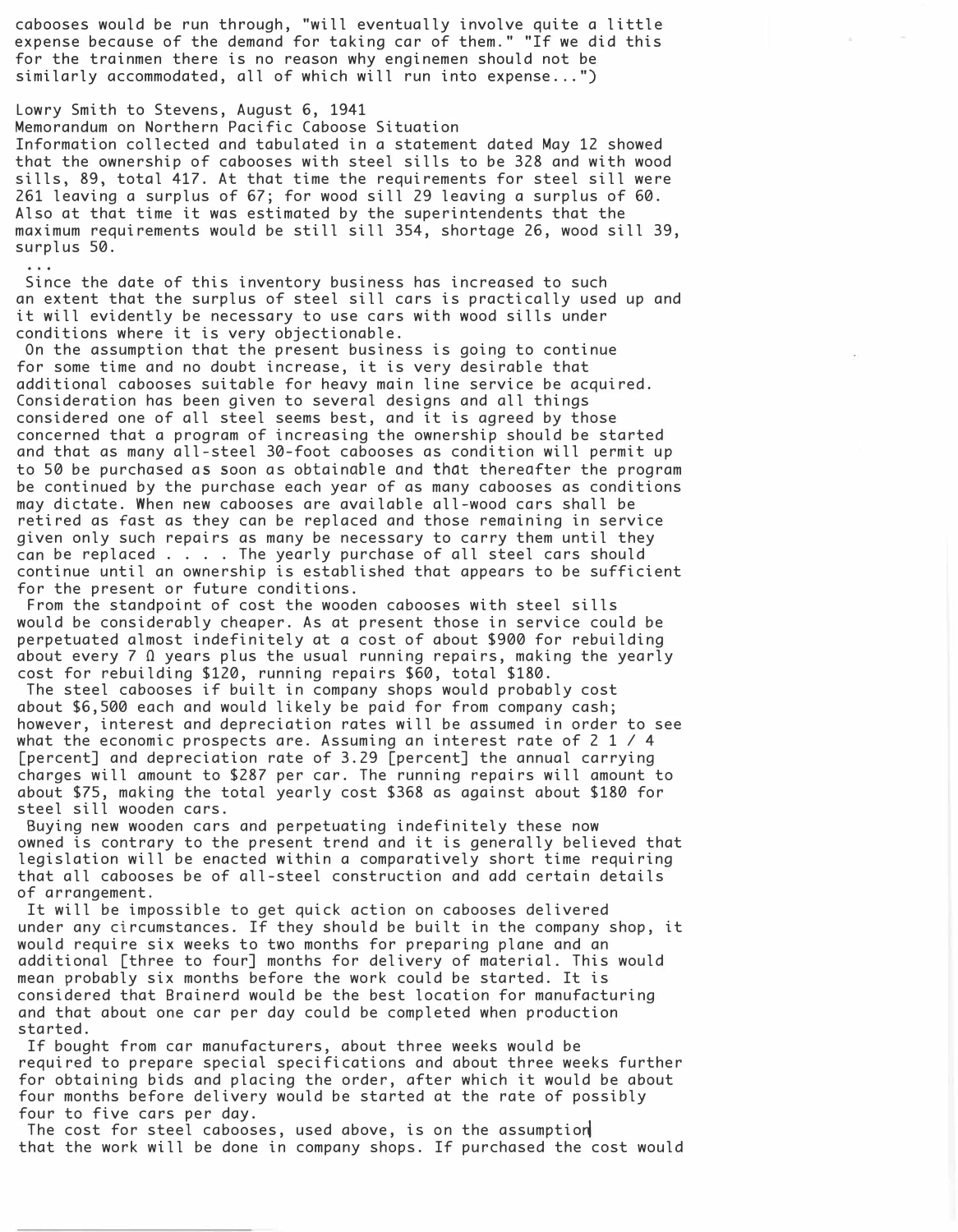possibly run around \$1,000 higher.

Stevens to Denney, August 10, 1941 Stevens recommends to that the Northern Pacific start a program for building up to a minimum of 50 new all-steel 30-foot cabooses, based on the August 6 memorandum. Cited in Stevens to Denney, February 23, 1942.

## Stevens to Denney, September 1, 1941

"You will note that we have 37 steel sill cabooses in transfer service and that on most, if not all, of these transfers it would be satisfactory to use a [thirty-six-foot] steel box car converted into a caboose, plan for which we are developing. The immediate construction of 19 or 20 of these converted box car cabooses will meet the present requirements fairly well, but I am still of the opinion that we should start a moderate program for the construction of all-steel cabooses up to a total of about 40, say at the rate of about 15 or 20 units per year.

"Taking into consideration the investment, maintenance and operating cost of facilities the Milwaukee has provided in lieu of assigned cabooses, it seems to me very questionable if they have made any net saving. The information furnished by the Great Northern is quite general in character and they apparently do not care to cover the present situation in very much detail. In my opinion, all things considered, it is very questionable if the transcontinental lines can effect any worthwhile net saving by providing house accommodations in lieu of assigned cabooses."

Denney to Stevens, September 5, 1941 "We will apparently have to continue our present practice .... The present steel situation may make it necessary to build wood-sheathed cars. "

Stevens to Denney, September 18, 1941 "Mechanical Department 144-41, conversion of twenty steel underframe box cars into cabooses at an estimated cost of \$18,710, the division of expense per each caboose being as follows: \$778.53 - New material and labor \$030.00 - Second-hand material \$126.95 - Store and shop expense \$935.48 - Total "The plan makes a very satisfactory caboose . . . . The only objectionable feature is the necessity of using strap sill steps, account of the platform coming over the wheels." Hand-written note: AFE signed by Mr. Denney 9/20/41.

Stevens to Denney, October 30, 1941

"The first car completed, No. 1559, will come down from Brainerd today and we will hold it at [the Third] Street [C]oach [Y]ard for a few days for inspection by Mechanical and Operating officers with a view to ascertaining if any changes should be made before we go ahead with the balance of the program."

# Stevens to Denney, February 23, 1942

[Regarding the conversion of 20 box cars into bay window-type cabooses] "that work is now in progress and will be completed about the middle of next month. One caboose of this type has been put in service and both the [t]rainmen and [c]onductors [o]rganizations have strongly protested the use of this type of caboose in [main line] service on the grounds that the bay window does not give sufficient vision to enable them to perform the duties for which they are responsible.

"The officers also prefer the cupola-type caboose for main line service, but consider the box car bay window-type satisfactory for transfer service or emergency use on the [main line] during the months of peak business.

"Survey made last August shows a total of 37 steel sill cabooses in transfer service as follows:

09 - Lake Superior Division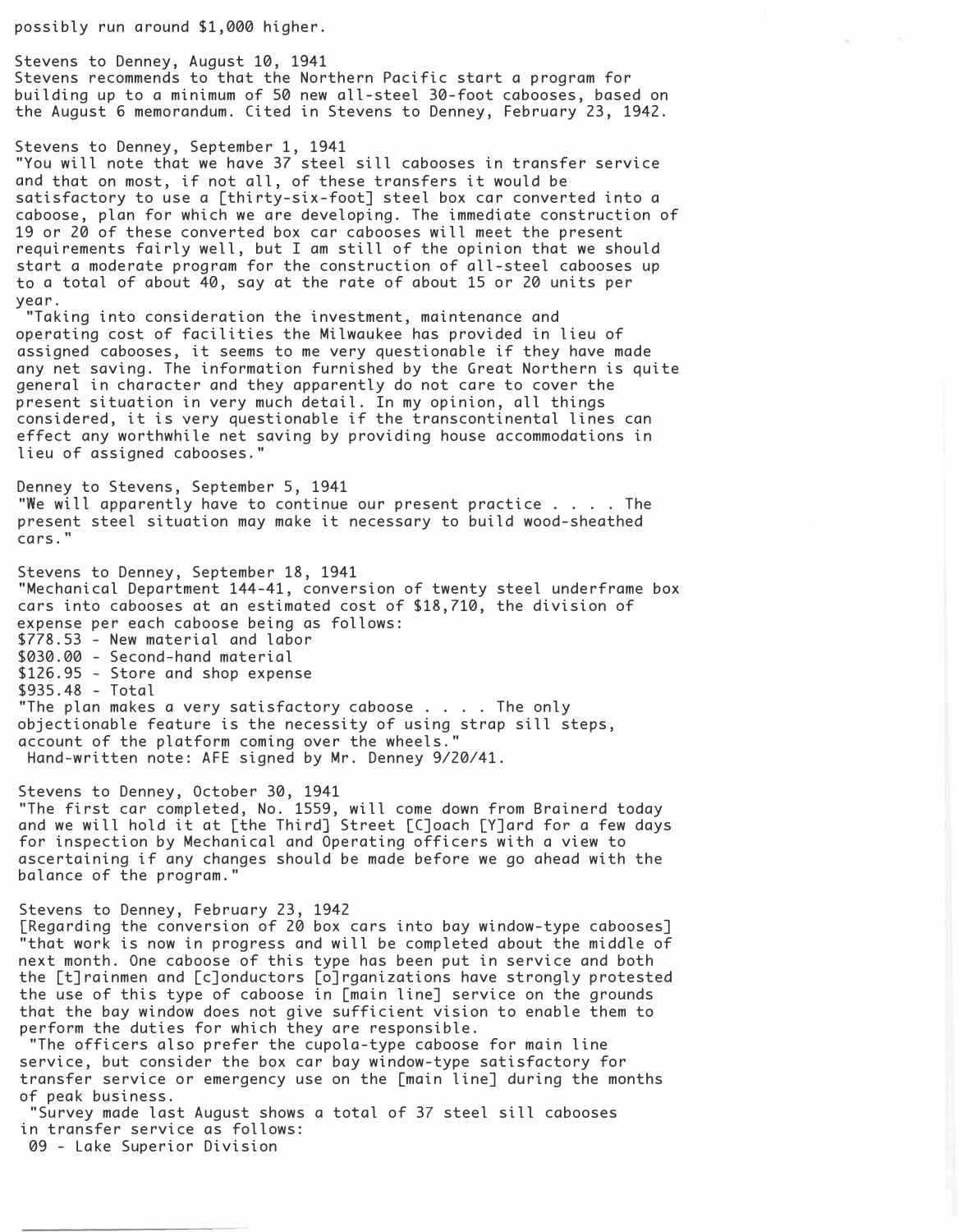17 - St. Paul Division 02 - Fargo Division 07 - Tacoma Division 37 - Total "The out-of-pocket cost of converting old box cars into bay window-type cabooses is about \$800 per unit. Conversion of 15 more in addition to the present program of 20, making a total of 35 of this type added to our 328 steel sill cupola-type, will give enough units to equip the [main line] and transfer service with steel sill cabooses for the peak business we handled last year. "We have 34 [main line] freight districts including the Tacoma-Portland line, and if we assume the increase in business will necessitate two additional cabooses per freight district, our ownership should be increased to 68 units, to a total of 396. "Increasing the converted box car program by 15 units and building 30 new all-steel cabooses will give us a total increase of 65 units which is, I think, as good a guess as any of our possible requirements. "We have plans and specifications practically complete for the all-steel cupola-type caboose. I recommend that material for the construction of 30 units of this plan be ordered immediately and the construction program completed as quickly as material can be obtained' also that we continue the program now in progress at Brainerd shops for converting box cars into bay window-type cabooses until a total of 35 units have been converted." W. D. Richeson, Manger of Sales, American Car and Foundry Company, to Denney, March 3, 1942 CEO trying to get 30 sets of Bettendorf Swing Motion Trucks fails as the War Department is about to give Bettendorf's plant to International-Harvester to build tanks and armor castings. Richeson points out that the lag between war time conversion may allow Bettendorf enough time to produce just 30 sets for the Northern Pacific. Eugene L. Grimm to J. H. Poore, April 13, 1942 Grimm outlining materials needed to construct 30 all-steel cars at Brainerd: .10 inch thick steel for roof, sides and ends. Grimm advised that the Northern Pacific has on hand enough . 134-inch thick steel to handle the sides and ends, but this would increase the weight 750 to 1000 pounds per caboose, or about two percent of the total weight. "This would be preferable to the use of wood sheathing and Mr. Turner would be glad to have this material taken from his stock. "Wood sheathing would require a redesign of the superstructure frame with application of diagonals to give the rigidity lost by omission of the steel plate; also the application of members to which the wood sheathing can be fastened. I will have such a redesign made as, with the present outlook, it quite likely will be necessary for us to use wood sheathing on subsequent lots. I hope we will be allowed to use the plate we have on hand, as to use wood sheathing we would have to cancel all orders for steel superstructure frame, make a redesign and reorder to

### Denney to Stevens, April 25, 1942

The War Production Board is shutting down car production - 36,000 cars will be produced in February, March and April before plants are converted to producing war material. CEO trying to get a substantial part of 500 ballast cars on order by having them included as hopper cars in an additional 18,000 cars that will be produced up to October 1. "You will note that no cabooses are included in the additional 18,000 cars and I am convinced, after conferences in Washington, that it will not be possible to secure allocations of material for cabooses."

## Judson to Stevens, May 29, 1942

Department heads discussing MW car needs, pressing needs for 77 assorted cars, with a request that authorization for 100 be given, with the 23 surplus to be built as need arises.

"[Twenty] of the 35 bay window-type cabooses authorized have

proper dimensions and quantities with consequent delay."